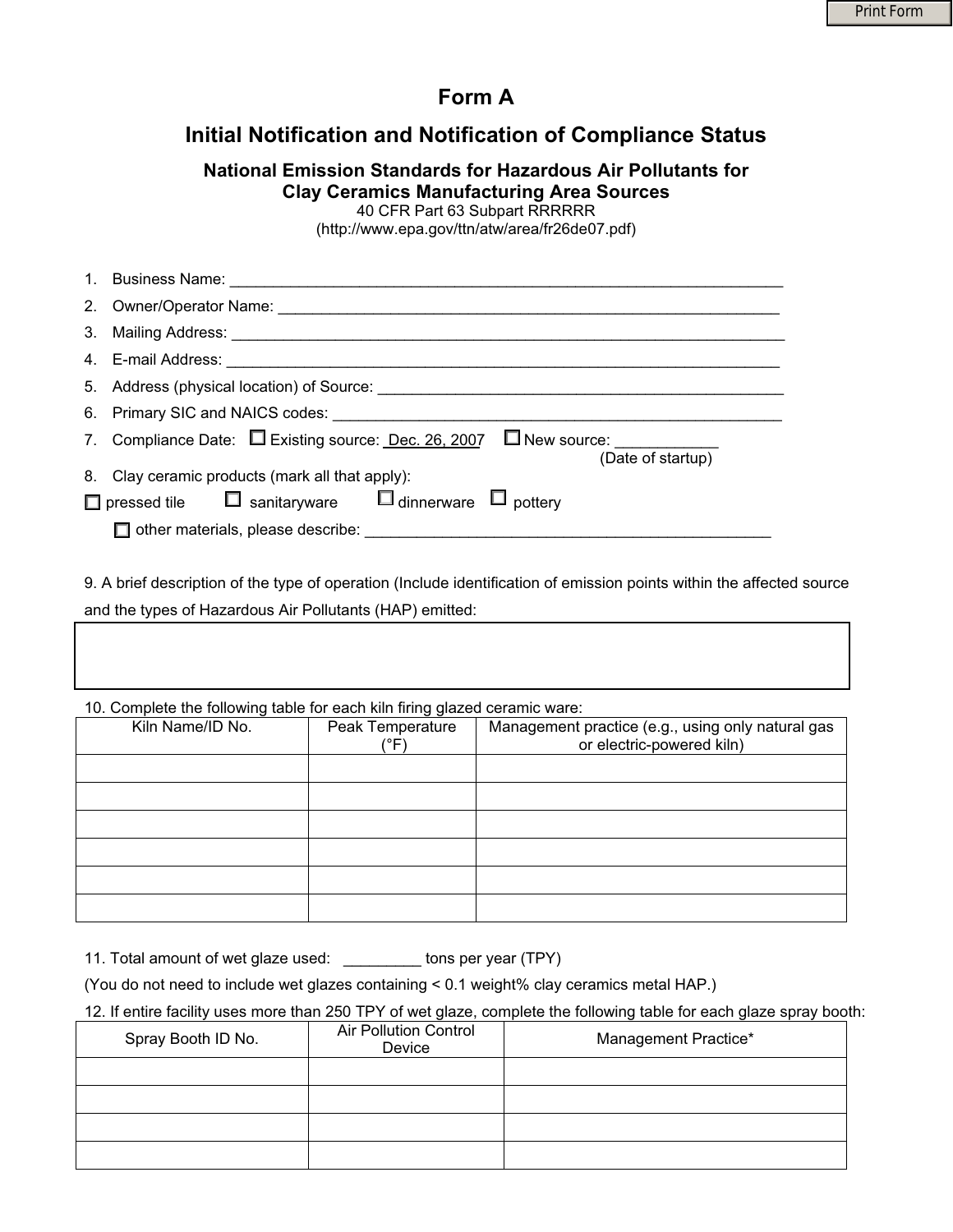13. If entire facility uses 250 TPY or less of wet glaze, complete the following table for each glaze spray booth:

| Spray Booth ID No. | Waste<br>Minimization<br>Practice | <b>Air Pollution Control</b><br>Device | Management Practice* |
|--------------------|-----------------------------------|----------------------------------------|----------------------|
|                    |                                   |                                        |                      |
|                    |                                   |                                        |                      |
|                    |                                   |                                        |                      |
|                    |                                   |                                        |                      |
|                    |                                   |                                        |                      |

\* An example management practice would be only using wet glazes containing <0.1 weight % clay ceramics metal HAP.

14. A brief description of the methods that will be used for determining continuous compliance, including a description of monitoring and reporting requirements and test methods:

#### **Keep a copy of this form for your records.**

#### 15. **Certification:**

I certify that, based on information and belief formed after reasonable inquiry, the statements and information in this report and the supporting enclosures are true, accurate and complete.

#### **Print the name and title of the "Responsible Official\*" for the facility:**

| Name of Responsible Official | Title | <b>Phone Number</b> |
|------------------------------|-------|---------------------|
|                              |       |                     |

\*A "Responsible Official" can be:

- The president, vice-president, secretary, or treasurer of the company who owns the facility
- The owner of the facility
- The plant engineer or supervisor
- $\bullet$  A government official if the facility is owned by the Federal, State, City, or County government
- A ranking military officer if the facility is located on a military base

| Official"<br>Signature of "Responsible<br>$\sim$ cos<br>ne v |  |
|--------------------------------------------------------------|--|
|                                                              |  |

#### **Mail the original to:**

Region 10 Office of the EPA Director, Office of Air, Waste and Toxics 1200 6th Ave., Suite 900, OAQ-107 Seattle, WA 98101

**Mail or fax a copy to:** Department of Environmental Quality Attn: Jerry Ebersole 811 SW Sixth Ave Portland, OR 97204 Fax: 503-229-5675